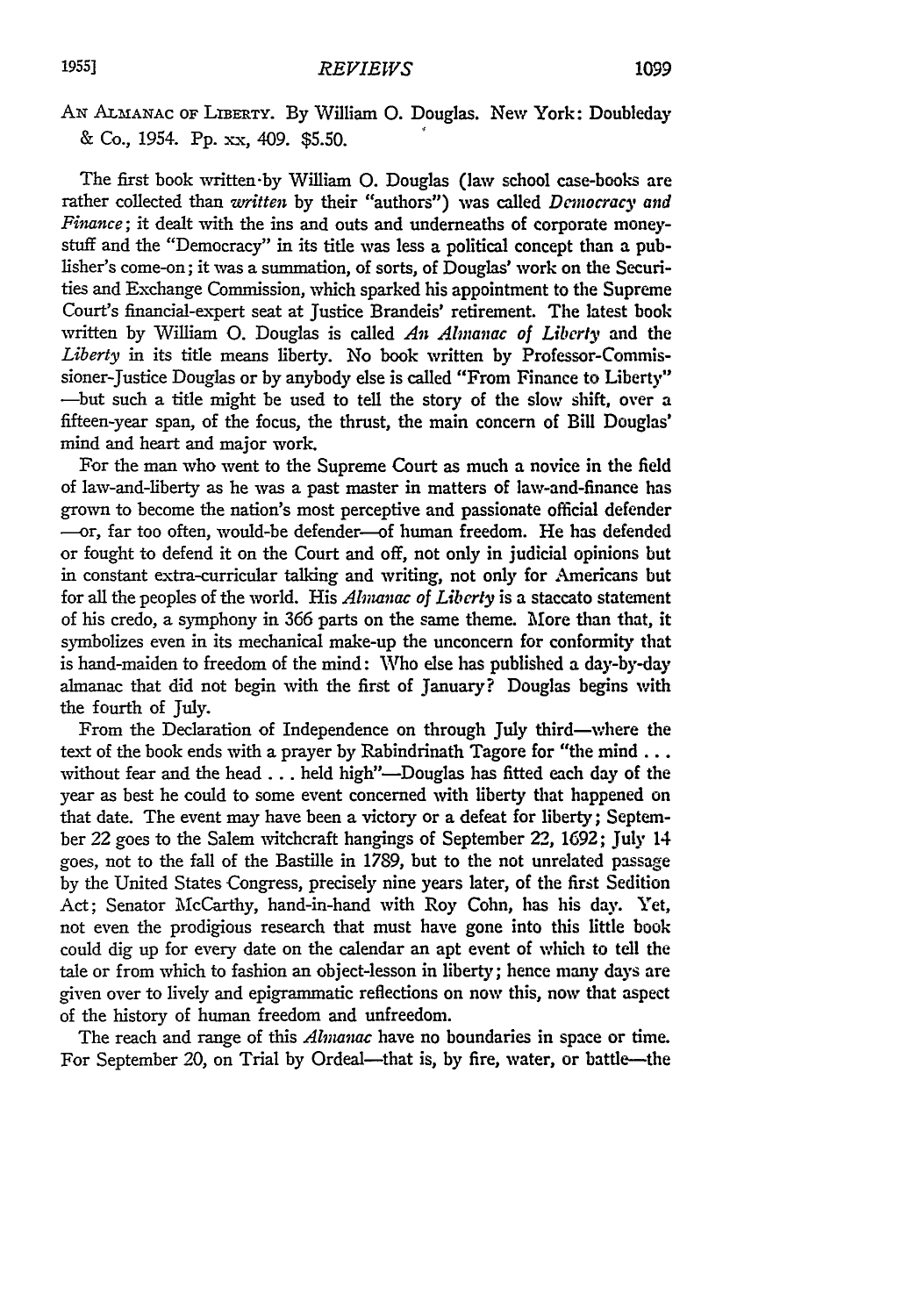dramatic account of those bygone horrors leads off with a quote from Manu, "the ancient Hindu lawgiver"; for May 17, the crisp story is of the Supreme Court's outlawing of racial segregation in public schools on May 17, 1954. No review could begin to summarize the thousands of subjects and sources that have here been packed into 366 parables, each the potential subject of a whole book in itself-and many already the subjects of several books. A tenday list of titles, running from December 16 through December 25 may **be** suggestive: "The English Bill of Rights"; "Military vs. Civil Trials"; "Our West Coast Japanese" (where Douglas deliberately casts doubt on the wisdom of one of his own old decisions) ; "When Government is Ignoble"; "The Trial of Thomas Paine"; "Runaway Seamen"; "Prejudicial Conduct of Prosecutors"; "The Federal Reserve System" (a hark-back, but with a libertarian twist, to the financial-expert days) ; "Remonstrance Against Religious Assessments"; "Jesus of Nazareth" (for Christmas, of course). And a literally random selection of ten consecutive index listings reads: "Block, Herb" (the cartoonist) **;** *"* 'Blue ribbon' juries"; "Boccaccio, *Decaneron,* suppressed"; *"Body of Liberties, The,* in Massachusetts Colony"; "Bolivia, on Moroccan question"; "Bone, Homer T." (the former Senator); "Bonneville Dam"; "Bonus Army of 1932"; *"Book of Acts,* rights in"; "Books, Milton on." How contain in a mere review a work so unbounded in reference as well as in space and time?

There is another and even more admirable way in which Douglas, here and elsewhere, is just about unbounded; it is in the open and vigorous honesty with which he speaks his mind on political problems of the day, especially those affecting human liberty. This disdain of being meek and mealy-mouthed on the part of a Supreme Court Justice is not universally rated an admirable characteristic; *au contraire.* Thus, so able and generally liberal a historian as Gerald W. Johnson, reviewing *An Alnanac of Liberty* in the New York Herald Tribune, starts off by chiding its author for coming "uncomfortably close to breaching the limits imposed upon a Justice" because, "like a man who has entered a monastery, he has lost certain rights that may be freely exercised by those who have taken no special vows. One is the right to comment freely and frankly on matters that may eventually come before the Court . **. . ."** Other criticism along the same tack has been considerably less restrained.

I am moved to ask Mr. Johnson and those who join him in disapproval-Why? By whom or by what are those unspecified "limits imposed upon a Justice," and when were "taken" those shut-mah-mouth "special vows"? To the best of my knowledge, a Supreme Court Justice takes but one oath when be assumes office. It goes: "I, William Orville Douglas, do solemnly swear that I will administer justice without respect to persons, and do equal right to the poor and to the rich, and that I will faithfully and impartially discharge and perform all the duties incumbent upon me as a Justice of the Supreme Court of the United States according to the best of my abilities and understanding, agreeably to the Constitution and laws of the United States. So help me God." I'm afraid I read nothing there which forbids a Justice to "com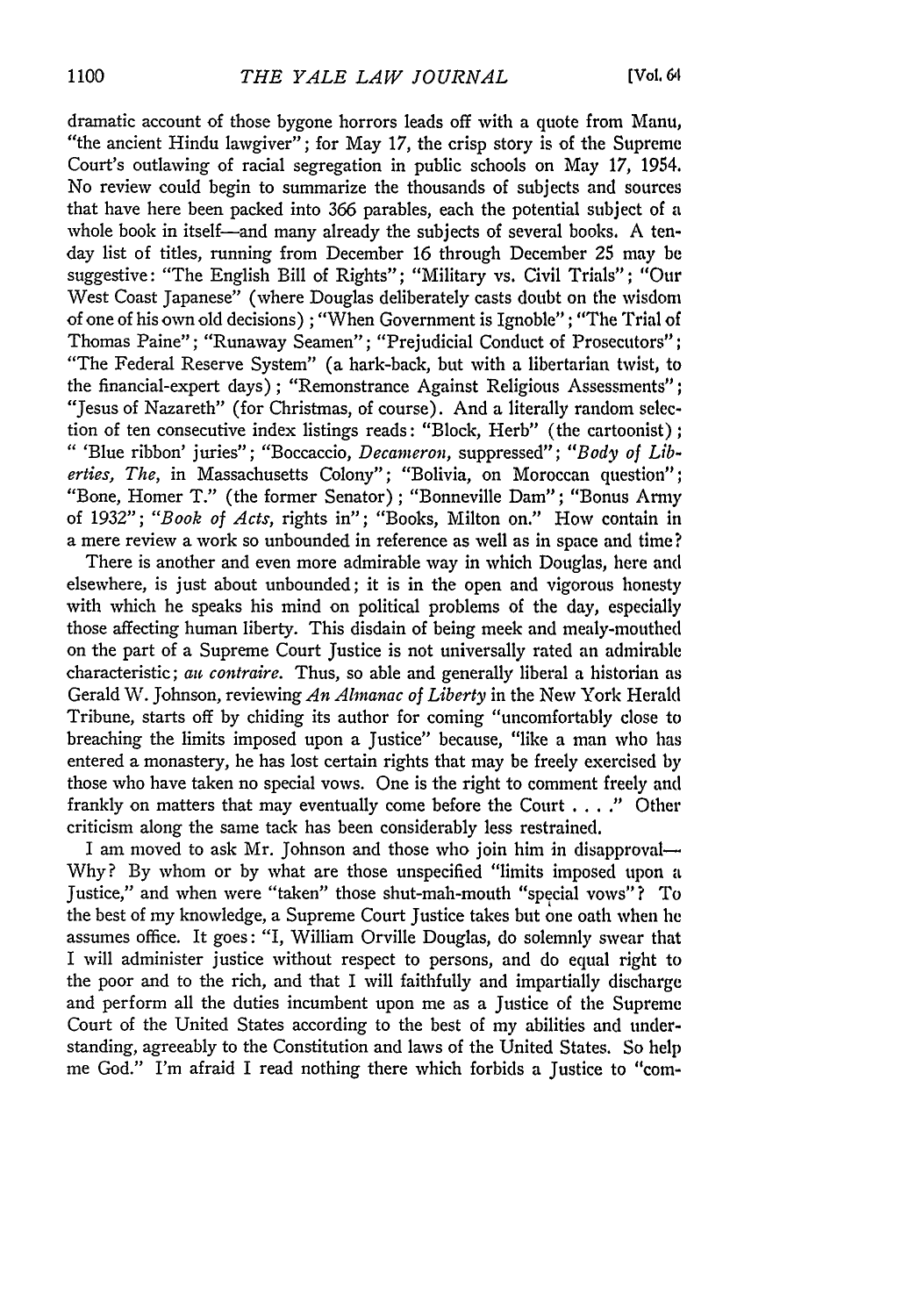ment freely and frankly" beforehand even on a specific case between two specific litigants, *much less* on a general political problem, some facet of which may some day reach the Court for review.

If Mr. Johnson or anyone else wants to read such a prohibition into the word "impartially"-on the ground that a judge cannot judge impartially after he has expressed a prior opinion-I would suggest that not even an oath can keep a judge from *thinking* about a problem before it comes officially before him and that he can make up his mind just as firmly without *speahing* his mind. Not that I mean to imply personal approval of a practice of announcing specific votes in specific cases before the cases are heard; yet Justices Van Devanter, McReynolds, Sutherland, and Butler did not *have* to announce how they were going to vote in the big New Deal cases for the whole nation to know how beforehand. And if Justice Douglas has the courage to speak up in public against our current "hunt for heretics" (which Air. Johnson seems to applaud his doing) or to comment that the United States "connived with Britain to salvage an infamous British oil concession in Iran," despite the fact that a case or two involving oil-tankers may some day get to the Supreme Court (Mr. Johnson's sole illustration of alleged impropriety)—I see nothing in oath or conscience or judicial statesmanship to stop him.

**Of** course, the whole notion that Justices should not talk out of school, or out of Court, or out of Mr. Johnson's "monastery," stems from the wellnurtured nonsense that Justices are not in the active practice of that vulgar calling, politics, plus the companion canard that, in donning the robe, a Justice takes the political veil. Forgotten or conveniently overlooked, even **by** historians, are the facts of life about the Court and its members--from the time when John Jay, the first Chief justice, did diplomatic errands for George Washington and twice ran for the New York governorship without resigning from the Court, to the time when Earl Warren, the latest Chief Justice, performed a distinctly and deliberately political service for his President, his party, and his nation in capably captaining his colleagues into unanimous abandonment of the Court's old sanction of discrimination against Negroes. If John Marshall, the great Chief Justice, could take open and active part in off-the-bench and from-the-bench politics without losing in retrospect any of his greatness, if Taney and Chase and Taft and Hughes and Vinson and all the rest could remain, as they did remain, more or less active in government affairs off the Court as well as, more obviously, on it, without being buried in obloquy- why all this nice-nelly insistence that Justices should *pretend* not to be politicians (or occasionally statesmen) right down to their bones? Is Douglas not, perhaps, a shade more honest and more democratic, in the deep sense, than the bulk of his twentieth-century predecessors and brethren in scorning the pretense that most of them indulge in **by** popular demand?

Improprieties or no, carping critics or no, blind belief in the political sterility of justices or no, this latest book of Douglas' would rate high in the literature of liberty no matter **by** whom it was written. Straight and strong in